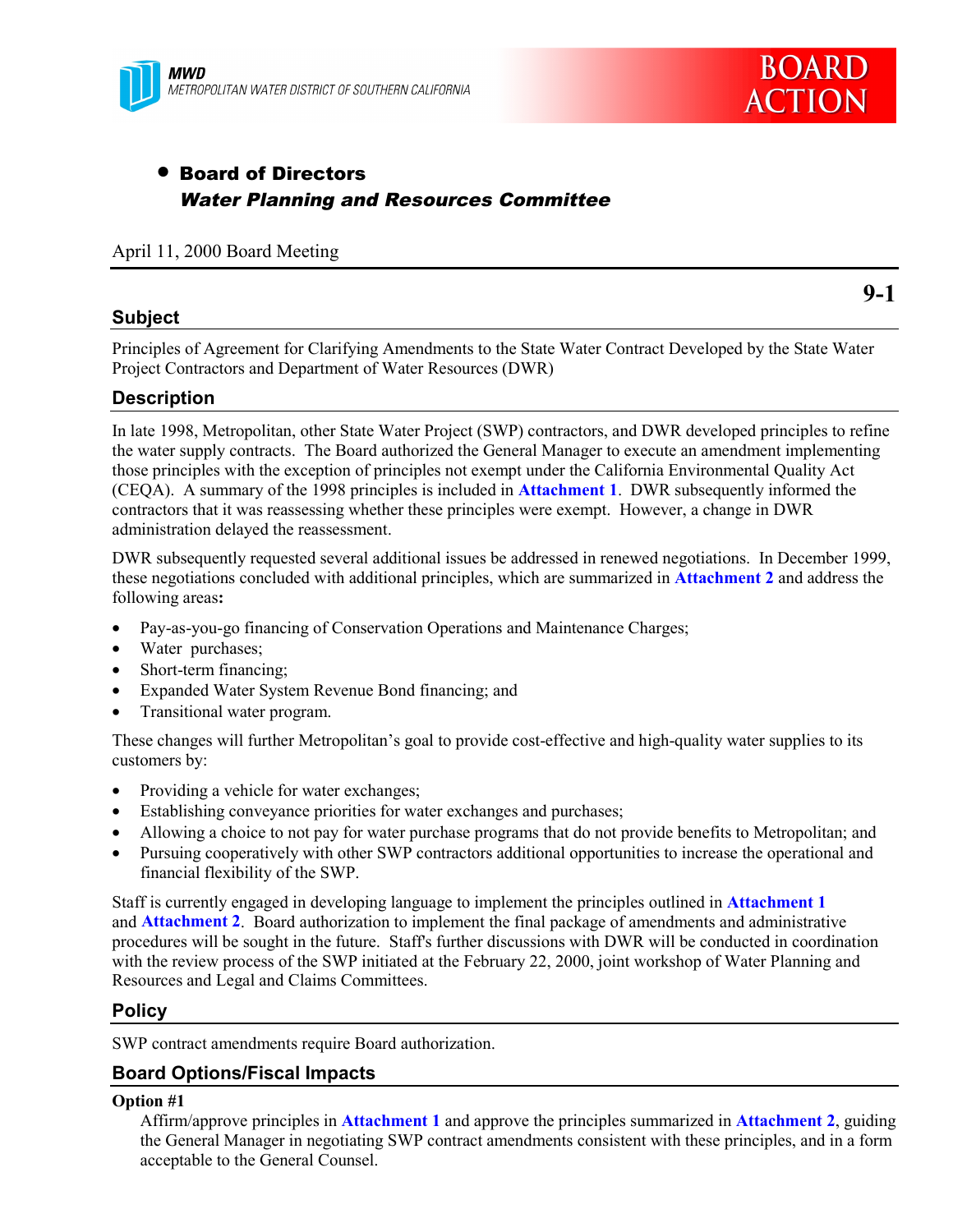**Fiscal Impact:** Increased SWP contract value, although the precise value cannot be quantified at this time due to many unknown factors.

#### **Option #2**

Approve a sub-set of the principles in **Attachment 1** and **Attachment 2** and direct staff to continue negotiations regarding the remainder.

**Fiscal Impact:** Unable to determine at this time.

#### **Option #3**

Withdraw prior approval of principles in **Attachment 1** and do not approve remaining principles in **Attachment 2.**

**Fiscal Impact:** Water management and financial benefits associated with a future amendment would not be available to Metropolitan.

### **Staff Recommendation**

Option #1.

 $\mathbb{R}$   $\wedge$   $\sim$   $\ell$ 3/20/2000 *Date Stephen N. Arakawa*

*Acting Manager, Water Resource Management*

Ş *General Manager Date*

3/29/2000

**Attachment 1 Attachment 2**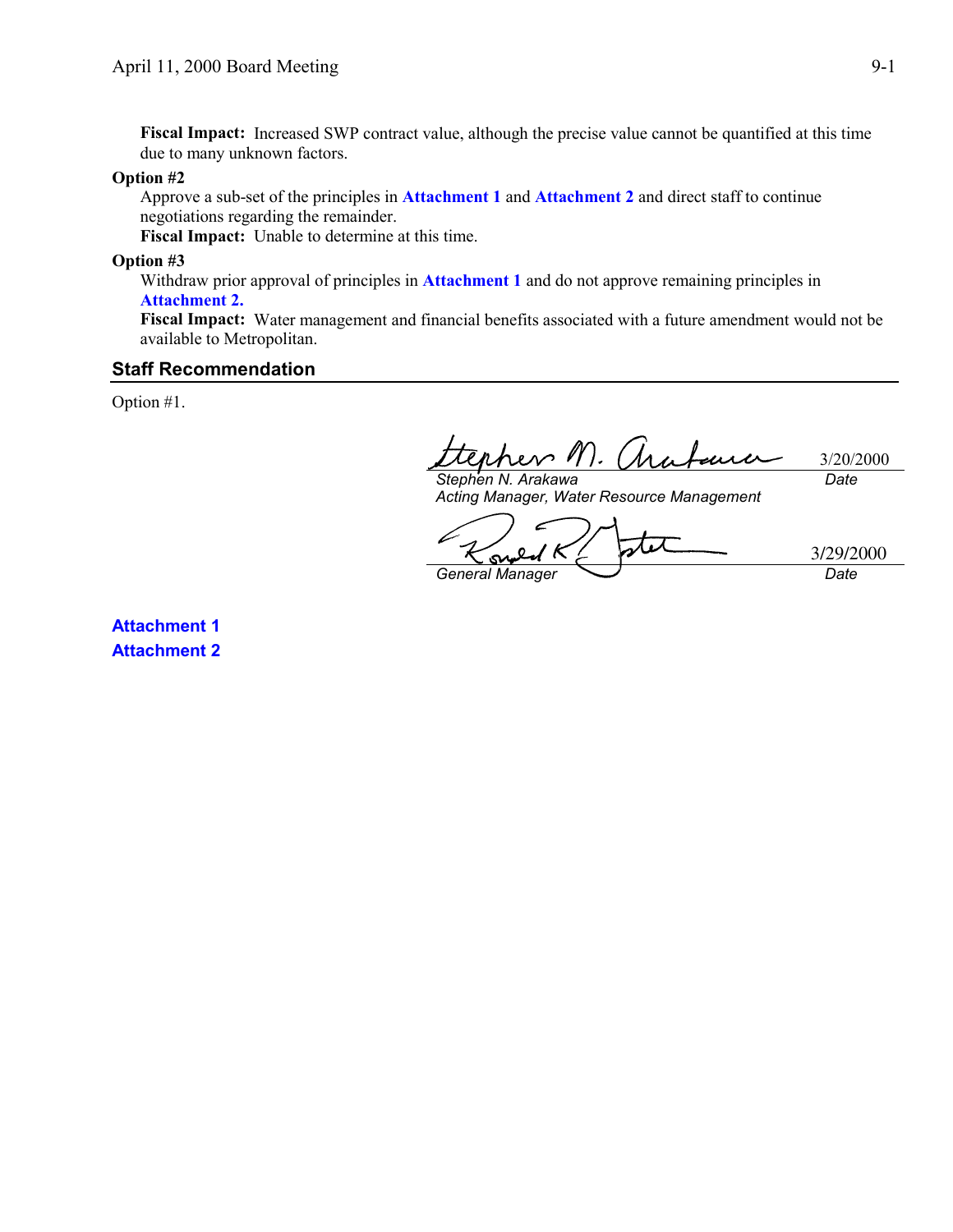### SUMMARY OF NOVEMBER 1998 STATE WATER PROJECT CONTRACT AMENDMENT AND ADMINISTRATIVE REVISIONS

### **Storage and Exchange Programs**

**Unbalanced Storage and Exchange Programs:** Unbalanced programs for storage outside a contractor's service area and for exchanges are identified as acceptable under the following conditions: (a) delivery-to-return ratio may be up to two for one; (b) unbalanced portion that remains must be used within partner's service area; and (c) programs shall not be disguised sales.

**Programs Limits:** The annual total in all storage programs combined that a contractor can store outside its service area is limited as under existing State Water Project (SWP) Contract provisions. The annual total of all exchanges initiated by a contractor in any year is limited to ten percent of that contractor's entitlement. The return of exchanges shall be completed within ten years of delivery.

**Storer vs. Seller Rule:** A contractor delivering water to a storage or exchange program in any year cannot be a seller to the Turnback Pool in that year.

**Facility Use Fees:** A contractor delivering water to a storage or exchange program is not subject to use-of-facilities fees if it or its partner participates in repayment of the reaches used.

### **Aqueduct Delivery Priorities and Charges**

**General Aqueduct Deliveries:** In the event of capacity limitations for delivery, a contractor generally has priority to have any type of water delivered to it within the capacity paid for by it, up to the amount of the contractor's entitlement in a year and its maximum monthly delivery rate.

**Delivery and Charges for Purchases of Entitlement:** A contractor permanently purchasing entitlement that needs capacity for delivery downstream of the seller has the following options: (a) purchase excess capacity from another contractor; (b) pay for construction of additional capacity; (c) pay a proportionate share of past and future costs of existing aqueduct capacity, with a first priority for use of other contractors' unused capacity; and (d) pay a proportionate share of future costs, with a second priority for use of other contractors' unused capacity.

**Additional Deliveries:** Contractors participating in reach repayment have third priority for use of other contractors' unused capacity (i.e., after use by purchasing contractors choosing options c or d above) for delivery of any type of water, without any additional facility-use charges.

### **Turnback Pool**

In the event that the Department of Water Resources (DWR) reduces water allocations, all Pool A sales and purchases are irrevocable. For Pool B, sellers may reduce the amount for sale for allocation reductions by April 15, but sales and purchases are irrevocable for later reductions.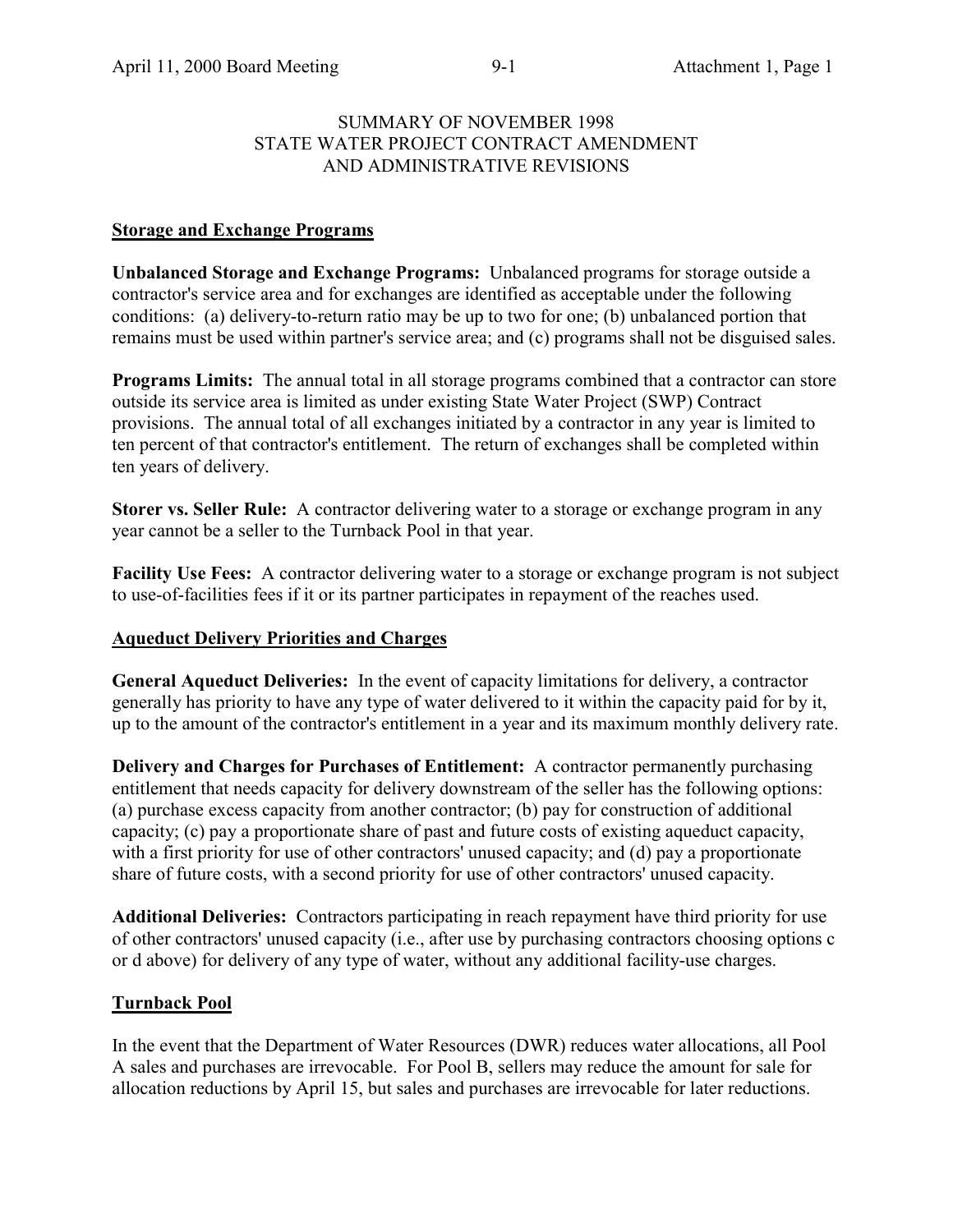# **Storer vs. Seller Rule**

The SWP Contract restriction on a contractor both storing water outside its service area and selling water in the Turnback Pool does not apply to a contractor that has stored water under the Contract's pre-1995 carryover provision if that contractor relinquishes that carryover.

# **Tulare Lake Basin Water Storage District (Tulare) Trust Fund**

Tulare's agricultural contractor rate management trust fund may be used in years when Tulare is flooded to pay that portion of its fixed SWP costs equal to the percentage of land that could not be planted due to flooding through June 30.

# **Urban Rate Management Allocation**

The computation for allocation of urban contractor rate management credits shall not include new capital costs for any project not using the project interest rate other than the Coastal Extension and the East Branch Extension Phases 1 and 2.

# **Entitlement Reductions**

**Charges:** DWR will be authorized to increase contractor charges to cover revenue shortfalls that result from contractors temporarily reducing entitlements up to a total of 120,000 acre-feet in any year. Increased charges are allocated to contractors in proportion to entitlements.

**Limitations:** If requests for entitlement reductions exceed 120,000 acre-feet, reductions shall be prorated based on requesting contractors' entitlements. Within the 120,000 acre-foot threshold, contractors can secure an initial reduction of at least 2,000 acre-feet, with a maximum of 50,000 acre-feet. Reductions must be for at least five years, during which time they cannot be changed.

**Additional Reductions**: The charges and limitations above apply to an initial 120,000 acre-feet of entitlement reductions. Additional entitlement reductions may be made under existing SWP Contract provisions. DWR's exiting authority to withhold approval of reductions is increased to include withholding approval if it would impair the financial integrity of the SWP.

# **Castaic Lake**

Castaic Lake Water Agency is eligible to use additional flexible storage at Castaic Lake if, for delivery of the additional entitlement it has purchased, it pays a proportionate share of both past and future aqueduct reach costs and an increased proportion of Castaic Lake costs. The flexible storage available to Metropolitan is not reduced.

# **Integrated Package**

Those provisions that require a SWP Contract amendment shall be included in one amendment. A Contractor choosing not to participate shall not be affected adversely or beneficially.